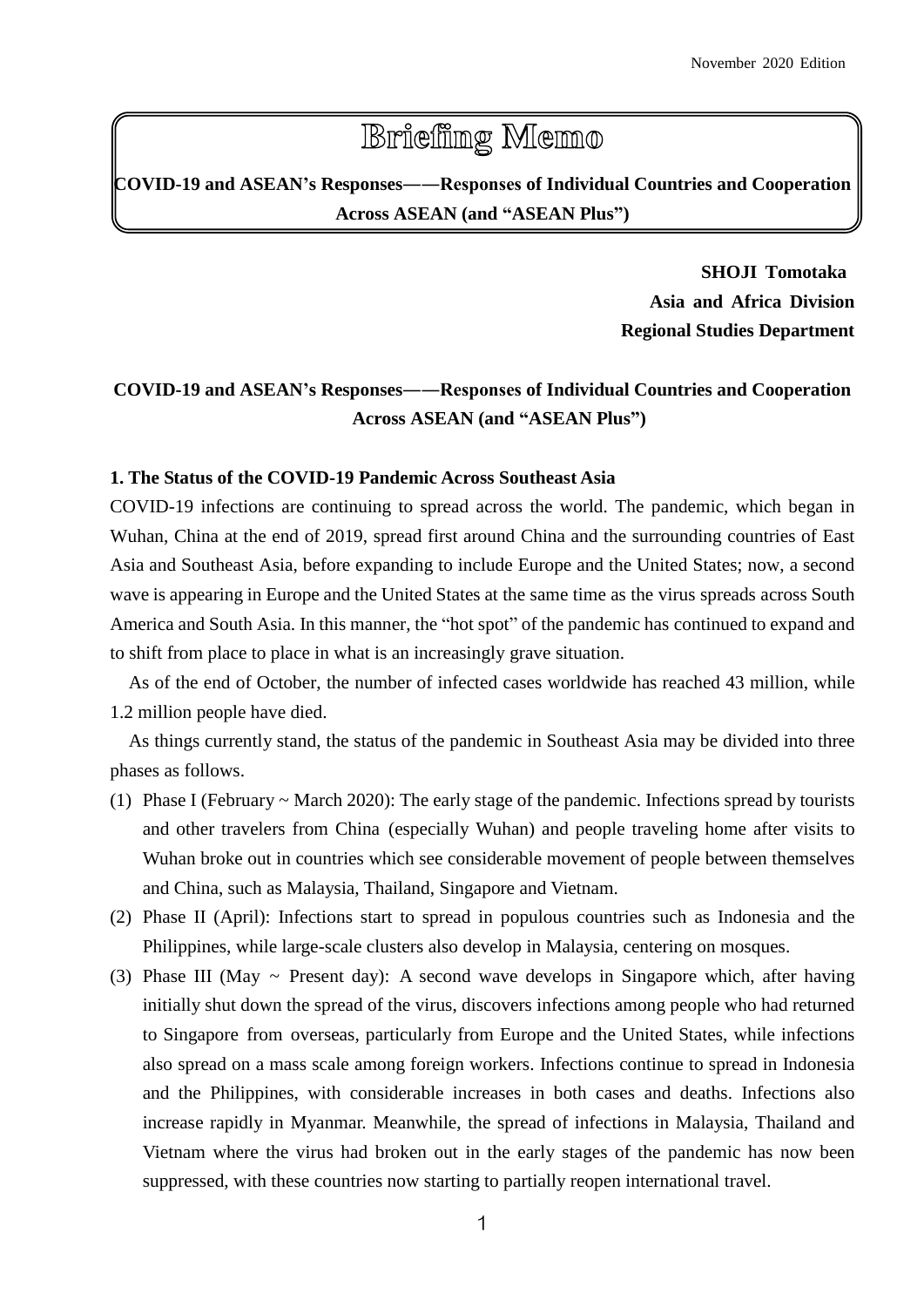With the viral "hot spot" continually moving from place to place as COVID-19 has spread around Southeast Asia as indicated above, there is currently no end in sight for the pandemic. However, looking at the world as a whole, the speed at which the virus has spread across Southeast Asia has been gradual compared to other regions affected by the pandemic, with neither case numbers nor deaths increasing as rapidly as in other parts of the world. In particular, the number of cases has been largely suppressed in Cambodia and Laos, where infectious disease control and medical systems are considered to be fragile. Several ideas have been discussed as possible reasons for this, including a number of medical and biological theories such as the notion that the strain of the virus spreading in Southeast Asia is less infectious, that Southeast Asian people are inherently less susceptible to infection due to their ethnicity, and that people in the region may have immunity to COVID-19 due to a similar virus that may have circulated in Southeast Asia in the past.

| Country       | No. of cases | No. of deaths |
|---------------|--------------|---------------|
| <b>Brunei</b> | 148          | 3             |
| Cambodia      | 291          |               |
| Laos          | 24           |               |
| Indonesia     | 406,945      | 13,782        |
| Malaysia      | 30,889       | 249           |
| Myanmar       | 51,496       | 1,219         |
| Philippines   | 378,933      | 7,185         |
| Singapore     | 58,003       | 28            |
| Thailand      | 3,775        | 59            |
| Vietnam       | 1,177        | 35            |
| Japan         | 99,622       | 1,744         |

No. of cases officially announced (as of October 31)

(Source) Worldometer, "COVID-19 Coronavirus Outbreak." https://www.worldometers.info/coronavirus/

### **2. (Authoritarian) Measures Adopted in Various Countries and Negative Consequences**

There are also a number of arguments from being advanced from political perspectives as to why the spread of the virus has been relatively subdued in Southeast Asia (with the exception of certain countries). One convincing argument is the hypothesis that the governments of these countries succeeded in preventing the spread of the virus by carrying out strict border controls while simultaneously using what might be described as "authoritarian methods" to deal with the virus within their countries' borders. Indeed, the governments of several countries did gather and make use of citizens' personal information, uncover cases of infection and impose strict quarantine on individual districts. They also imposed major restrictions on the movement of citizens and their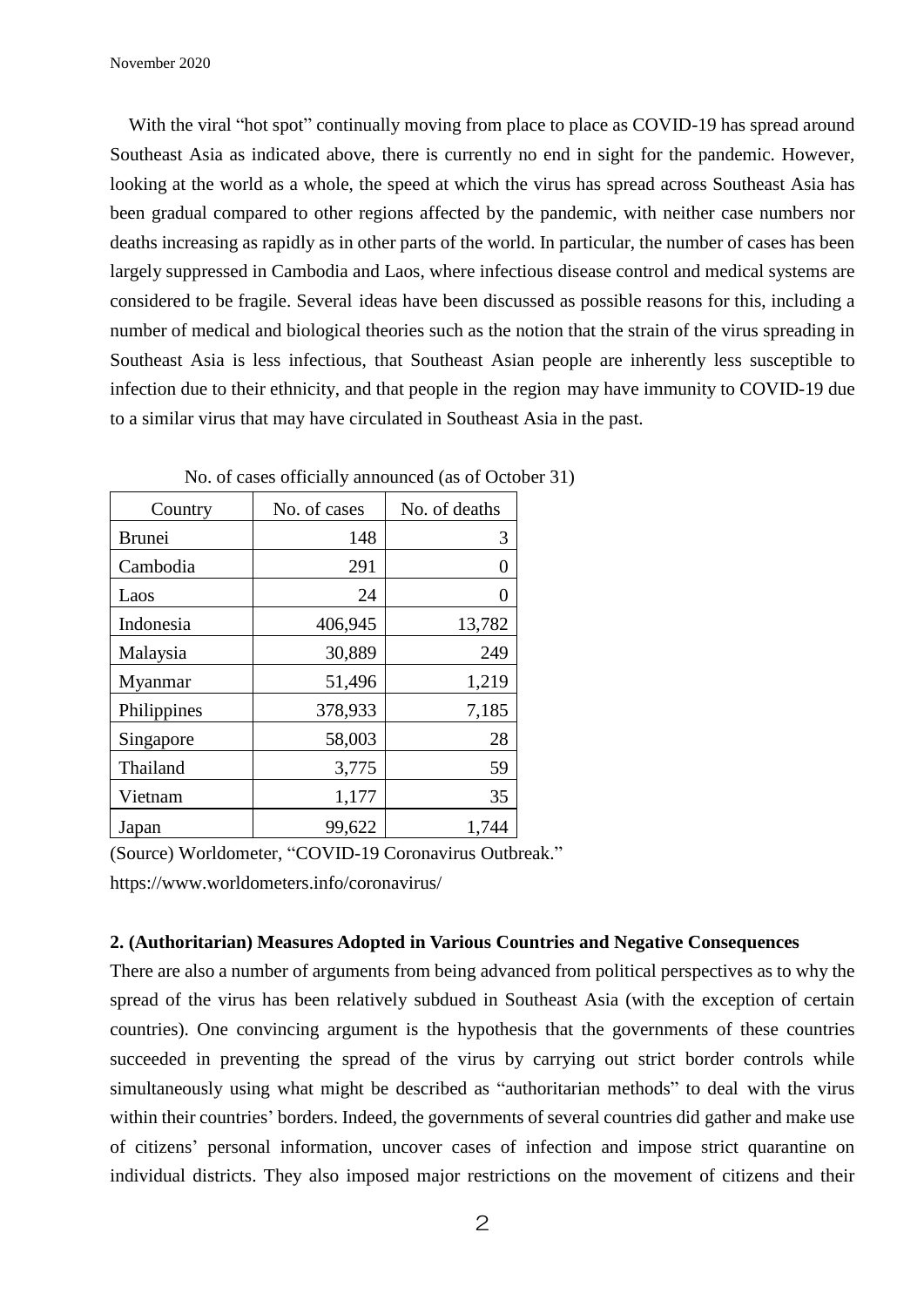economic and social activities, including imposing lockdowns (severe restrictions shutting down entire areas) for long periods of time in some cases.

In Thailand, for example, a state of emergency was declared in late March following the spread of the virus. This state of emergency has been extended seven times, continuing until the present day, with citizens in the country experiencing widespread restrictions on their socioeconomic activities under the powerful authority exercised by Prime Minister Prayut Chan-o-cha (who is from a military background).<sup>1</sup> Perhaps as a result of these authoritarian methods, the pandemic in Thailand has been suppressed effectively to the present day, and the Thai government is progressively reopening economic activities and relaxing border restrictions. Malaysia and Singapore, likewise, have managed to suppress the spread of the virus through imposing border controls at an early stage, carrying out thorough tracing and quarantining of infected cases, and imposing lockdowns.

Vietnam, in particular, has been lauded as "a successful example of the low-cost model." Not having either the financial capacity or medical technology to carry out large-scale polymerase chain reaction (PCR) testing, Vietnam had to come up with response measures quickly (including halting all flights from China, closing schools and quarantining areas where cases emerged), and has carried these out with rigorous severity.<sup>2</sup> As a result, over the course of several months the number of cases never rose above three digits, with no deaths at all occurring during this time. In July, Vietnam was hit by a second wave centering on the major city of Da Nang in central Vietnam, yet has succeeded in keeping the outbreak contained to the present day. It seems fair to say that the efficacy of the "Vietnam model" against COVID-19 has been demonstrated.

By contrast, infections are continuing to spread in Indonesia and the Philippines. These are both large countries in terms of both population size and land area, and span numerous islands; as a result, the political structure of these countries is characterized by wide distribution of authority. It has been noted that this impedes the penetration of control measures from the central government throughout the whole of the countries' territories and populations, making it harder to carry out measures to prevent the spread of the virus.

However, there have also been vigorous expressions of concern from some quarters about the authoritarian measures taken in some countries to prevent the spread of infections. The one-party dictatorship by the Communist Party of Vietnam made use of intelligence systems that penetrate every part of society, traced and identified infected individuals and imposed mandatory quarantine. Military garrisons were also used for quarantining infected cases. The measures taken by Vietnam against COVID-19, which were praised for their success in containing the virus, were made possible by the intelligence system created by the country's socialist system, and its reporting system in

<sup>1</sup> Supalak Ganjanakhundee, "COVID-19 in Thailand: The Securitization of a Non-traditional Threat," *Perspective,* ISEAS Yusof Ishak Institute, May 22, 2020.

<sup>2</sup> Sean Fleming, "Viet Nam shows how you can contain COVID-19 with limited resources," *World Economic Forum*, March 30, 2020.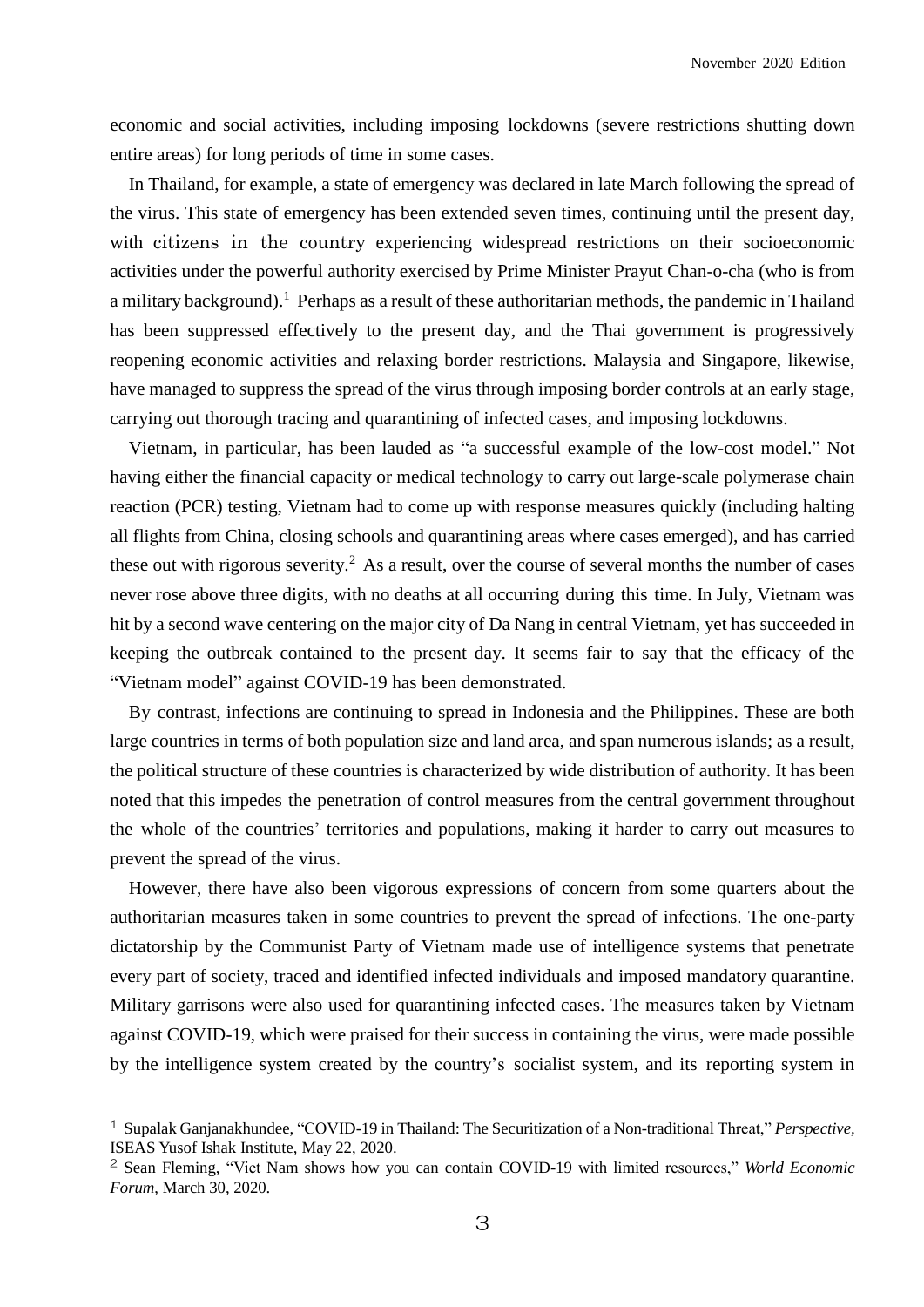which residents of each neighborhood monitor one another's' activities.<sup>3</sup>

Some policymakers are using measures against COVID-19 as an excuse to restrict freedom of speech among citizens and the media. For example, the Thai government has continued the state of emergency and restrictions on citizens' social activities even after the spread of the virus had been contained. This has been criticized as an "abuse" of authority by the government, using measures against COVID-19 as an excuse. From the beginning of the year in Thailand, there was a lively wave of demonstrations criticizing the government and the monarchy, primarily involving university students. Gatherings have been prohibited via the state of emergency proclamation, and people who have held demonstrations in spite of the ban have been arrested by the authorities. The continuation of the state of emergency by the government in Thailand where the spread of the virus appears to have been contained has led to criticisms that the pandemic is being used by a "front" by the government to place unreasonable restrictions on political freedom and oppress its citizens.

Similarly, in the Philippines under the Duterte administration, temporary "special powers" have been granted to President Rodrigo Duterte, who has used these powers to issue orders to the army and police to carry out severe crackdowns on "people who violate mandatory quarantine restrictions." There is ongoing criticism that the president is using COVID-19 as an excuse for regulating the media and cracking down on drug crime.<sup>4</sup> There are also worries about the fact that governments in Indonesia and the Philippines have been enlisting the help of their armies in measures against the virus. The concern is that these countries could see a return to their "history of autocratic rule," in which the military was heavily involved with governments, oppressed citizens and upheld authoritarian regimes.<sup>5</sup> Whether intentionally or otherwise, the measures being taken against COVID-19 across the various countries in Southeast Asia are contributing to arguments that it is reasonable and appropriate for governments to impose far-reaching restrictions on the freedom of citizens' activities using authoritarian methods.

#### **3. ASEAN's Response as an Organization**

 $\overline{a}$ 

This is not the first time that the Association of Southeast Asian Nations (ASEAN) has been faced with a pandemic of a serious nature. In 2003, Sudden Acute Respiratory Syndrome (SARS) broke out in Southeast Asia, inflicting considerable damage on the societies and economies of Singapore, Vietnam and other countries around the region. For ASEAN, the spread of SARS triggered the beginnings of a new awareness which looked upon infectious diseases of this type as a (non-traditional) security challenge, due to the direct threat that they represent to citizens' lifestyles and safety and thereby to states' economies and public order. Ever since this time, ASEAN has been

<sup>3</sup> Bill Hayton, Tro Ly Ngheo, "Vietnam's Coronavirus Success Is Built on Repression," *Foreign Policy*, May 12, 2020.

<sup>4</sup> Murray Hiebert, "COVID-19 threatens democracy in Southeast Asia," *East Asia Forum*, May 25, 2020.

<sup>5</sup> Nyshka Chandran, "The Pandemic Has Given Armies in Southeast Asia a Boost," *Foreign Policy,* June 15, 2020.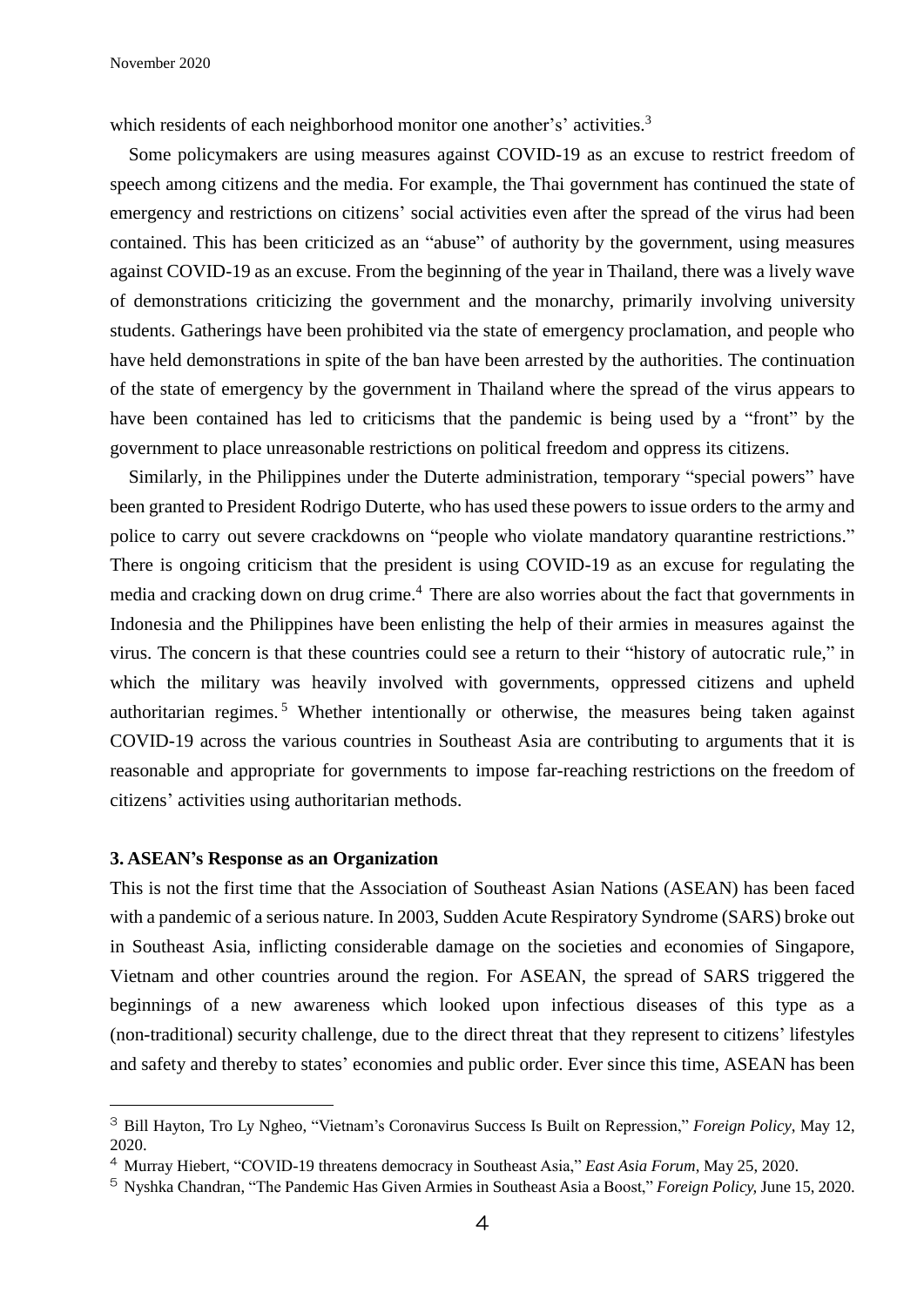searching for methods of intraregional cooperation relating to measures against infectious diseases as a non-traditional security challenge.

In April 2006, "ASEAN Regional Security: The Threats Facing it and the Way Forward" compiled by the ASEAN Secretariat established infectious diseases as one of the threats to security facing ASEAN, and set out ASEAN's view that providing full information to all persons concerning the origins of diseases, transmission routes and prevention measures which should be taken is one effective step for preventing the spread of infections. This document highlighted the importance of cooperation between partners both inside and outside the region when dealing with various regional security challenges, including infectious diseases.<sup>6</sup>

Based on its awareness of this issue, ASEAN in 2003 set up a website for promoting the exchange of information relating to outbreaks of infectious disease and their spread in Southeast Asia. ASEAN had various ideas in addition to the website, such as setting up an infectious disease control center or a surveillance center for monitoring the spread of infectious diseases in the region, but was unable to turn these ideas into realities due to financial and competency-related constraints. ASEAN therefore aimed to make use of the framework provided by ASEAN Plus Three (Japan, China and South Korea) to establish mechanisms for responding to infectious diseases while receiving support from these countries. The Emerging Infectious Disease (EID) Programme, set up within the ASEAN Plus Three framework, has been implemented with the aims of gauging the status of early response measures and of the spread of infectious diseases at the time of outbreaks, and of enabling capacity-building among the various countries of ASEAN.<sup>7</sup>

As COVID-19 spread, ASEAN's first step was to make arrangements to ensure reliable information-sharing and provision of information, applying the lessons that it had learned from SARS. A site was set up under the title of "ASEAN Health Sector Efforts in the Prevention, Detection and Response to Coronavirus Disease 2019 (COVID-19)" within the ASEAN website. Information on the state of viral infections is updated on a daily basis on this website, and information relating to initiatives being undertaken across ASEAN is compiled and posted here.<sup>8</sup>

In the search for new ways for ASEAN to cooperate, the initiative has been taken by Vietnam, which is the ASEAN Chair this year. Firstly, use is being made of ASEAN's defense cooperation framework. The ASEAN Defence Ministers' Meeting (ADMM) Retreat was held in Hanoi in February 2020. The joint statement of the Meeting expressed the intention of ASEAN to share information and best practices, and set out plans for carrying out simulated exercises based on cooperation with countries outside the region, making use of the ASEAN Center of Military

<sup>6</sup> ASEAN, "ASEAN Regional Security, the Threats Facing it and the Way Forward by ASEAN Secretariat," April 10, 2006.

<sup>7</sup> Mely Caballero-Anthony, "Non-traditional security in infectious diseases in ASEAN: going beyond the rhetoric of secularization to deeper institutionalization," *Pacific Review,* vol. 21, issue 4 (2008), p. 515.

<sup>8</sup> ASEAN, "ASEAN Health Sector Efforts in the Prevention, Detection and Response to Coronavirus Disease 2019 (COVID-19)."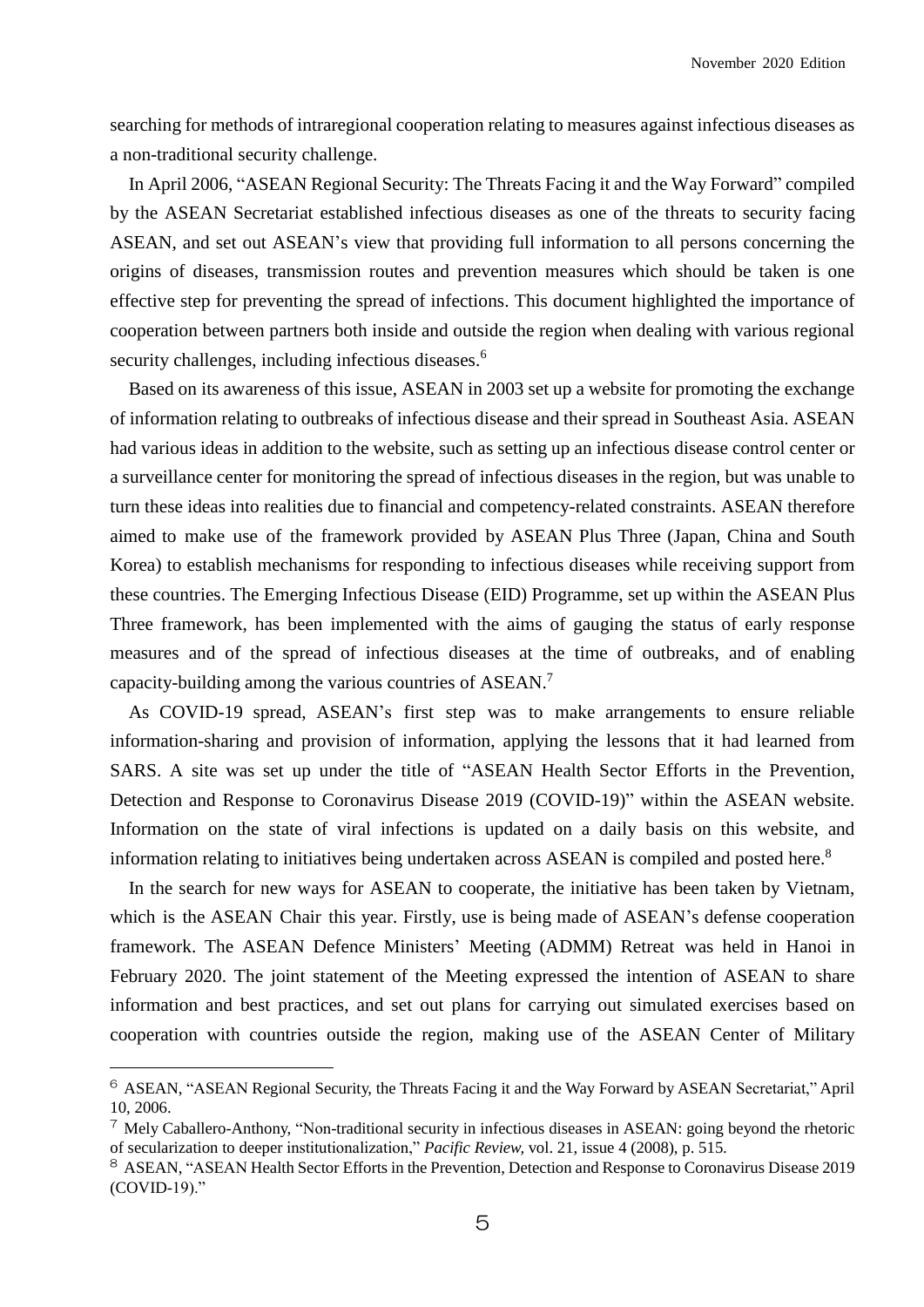Medicine (ACMM) and the Network of ASEAN Chemical, Biological and Radiological Defence Experts (ASEAN CBR Network).<sup>9</sup>

The second step involved setting up a fund for cooperation. In the ASEAN Foreign Ministers' Meeting held in April 2020, the establishment of the ASEAN Covid-19 Response Fund was announced. The fund is primarily to be spent on assisting with the purchase of medical supplies and protective clothing for member states. At venues such as the ASEAN Plus Three online conference held in the same month, ASEAN called upon representatives on the three countries of Japan, China and South Korea to make contributions to the fund, hoping to draw funds from a wide range of countries outside the region as well as the member states of ASEAN.<sup>10</sup>

Thirdly, ASEAN is also creating responses that look ahead to the future. In June 2020, the ASEAN Summit was held online, having been delayed by the spread of COVID-19. The Chairman's statement of the summit announced that ASEAN countries would continue to push the consultation forward toward establishing standard operating procedures (SOPs) and setups for stocking medical supplies within the region.<sup>11</sup> In addition, ASEAN Chair Vietnam provided items such as masks, medical supplies and test kits to other ASEAN states, and made use of its unique role when engaging in intraregional assistance. Vietnam's aim in providing this assistance was to boost the self-help capacity of the region in response to the large-scale support provided by China, as discussed below.

#### **4. Assistance From the United States and China**

Looking at assistance from outside the region, it was China which moved most rapidly to provide support on a large scale. China hosted the Special ASEAN-China Foreign Ministers' Meeting on the Coronavirus Disease 2019 (COVID-19) with the countries of ASEAN in February in Laos, a time when the country itself was struggling against the virus within its own borders. China's objective in holding the Special ASEAN-China Foreign Ministers' Meeting on the Coronavirus Disease 2019 (COVID-19) with ASEAN with such speed at the time when the virus was spreading was to explain to the countries of ASEAN what measures China was taking in response to the virus, and to call upon them to establish a framework for cooperation. China also called upon ASEAN to lift the restrictions on travel between ASEAN and China which various countries of ASEAN had put in place, to avoid hindering economic exchanges between China and ASEAN as a result of such travel restrictions and thereby prevent negative effects on the Chinese economy.<sup>12</sup> In the statement issued at the Special ASEAN-China Foreign Ministers' Meeting, it was agreed that China and ASEAN would press forward with cooperation across various areas, including sharing information and best practices in a

<sup>9</sup> ADMM, "Joint Statement by the ASEAN Defence Ministers on Defence Cooperation against Disease Outbreaks," February 20, 2020.

<sup>10</sup> Jim Gomez, "ASEAN Ministers Endorse New COVID-19 Response Fund," *The Diplomat*, April 10, 2020.

<sup>&</sup>lt;sup>11</sup> ASEAN, "Chairman's Statement of the 36<sup>th</sup> ASEAN Summit: Cohesive and Responsive ASEAN," June 26, 2020.

<sup>12</sup> *Nikkei Asian Review,* February 21, 2020.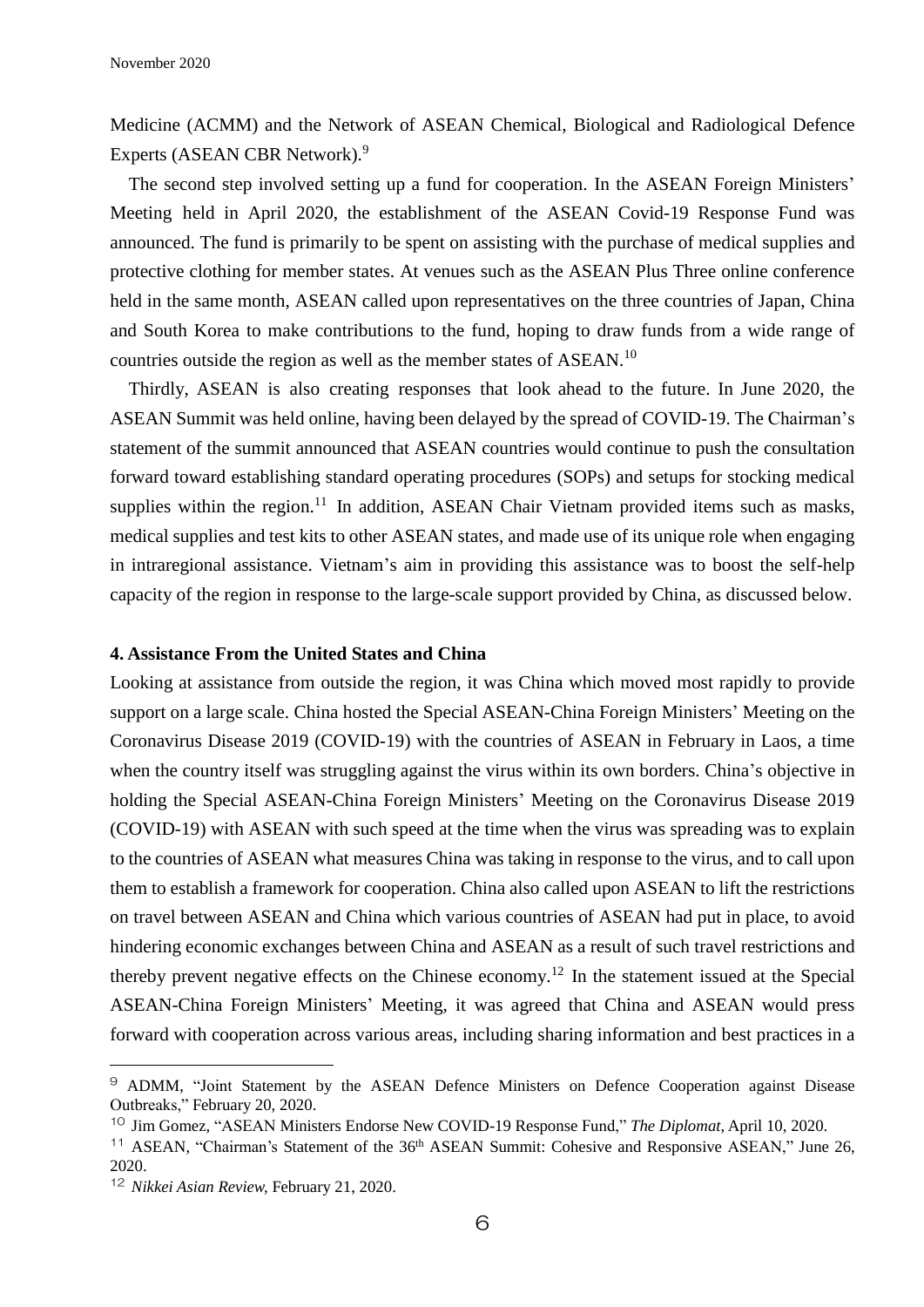timely manner, providing appropriate information to citizens, holding policy dialogue on responding to the disease, and securing supply chains for medical goods.<sup>13</sup>

It is not certain how individual ASEAN countries reacted to China's urgings, but what is clear is that the foreign ministers of all ASEAN countries moved swiftly to congregate at Vientiane (capital city of Laos) in response to China's call. In this way, China demonstrated to the international community its political influence and mobilization powers over ASEAN. Looking at Cambodia, Prime Minister Hun Sen swiftly visited China and held talks with General Secretary of the Chinese Communist Party Xi Jinping, during which he reaffirmed his pro-Chinese leanings, declaring that Cambodia would give comprehensive support for China's battle against the virus.<sup>14</sup>

Following this, China rolled out "mask diplomacy" in which China provided ASEAN countries with assistance with anti-COVID-19 measures, centering on the supplying of medical goods (particularly masks). China also dispatched medical teams to three countries in continental Asia (Cambodia, Laos and Myanmar), putting particular effort into assistance aimed at these countries.<sup>15</sup> The support provided by China was, for the most part, accepted by the countries of ASEAN with a positive attitude. At a general State of the Nation Address given in July, President Duterte of the Philippines called upon General Secretary of the Chinese Communist Party Xi Jinping to provide vaccines to the Philippines as well in the event that China succeeded in developing such a vaccine.<sup>16</sup>

In contrast to the speed of China's response, it is hard to deny that the response of the United States has been slow. In the early stages, the Trump administration was pouring all its political attention and resources into the presidential election and had little interest in COVID-19; consequently, US assistance for ASEAN lagged behind. The initial response of the Trump administration in terms of COVID-19 and ASEAN consisted only in delaying the Special ASEAN-US Leaders Summit, which the United States had been scheduled to host in Las Vegas in March 2020.<sup>17</sup> Having been planned as a way of "making amends" for President Donald Trump's absence from the East Asia Summit (EAS) hosted in Bangkok in November 2019, the Special Summit (to which the heads of state of the countries of ASEAN had been invited) ended up being canceled. Arguably, the cancellation of the Special Summit inadvertently exposed once again the lack of political interest of the Trump administration in ASEAN, not least because the cancellation represented another missed opportunity for the United States to demonstrate a sense of presence to ASEAN (and to China).

Although the United States has been slow to respond as described above, it has gradually stepped up its assistance following these events. At the end of April 2020, the ASEAN Health Ministers

<sup>13</sup> ASEAN, "Statement of the Special ASEAN-China Foreign Ministers' Meeting on the Coronavirus Disease 2019 (COVID-19)," February 20, 2020.

<sup>14</sup> Shannon Tiezzi, "China and Cambodia: Love in the Time of Coronavirus," *The Diplomat*, February 6, 2020.

<sup>15</sup> CSIS, "Weekly Southeast Asia Covid-19 Tracker Update," October 21, 2020.

<sup>&</sup>lt;sup>16</sup> Official Gazette, Government of the Philippines, "Rodrigo Roa Duterte, Fifth State of the Nation Address," July 27, 2020.

<sup>17</sup> *Reuters,* February 29, 2020.